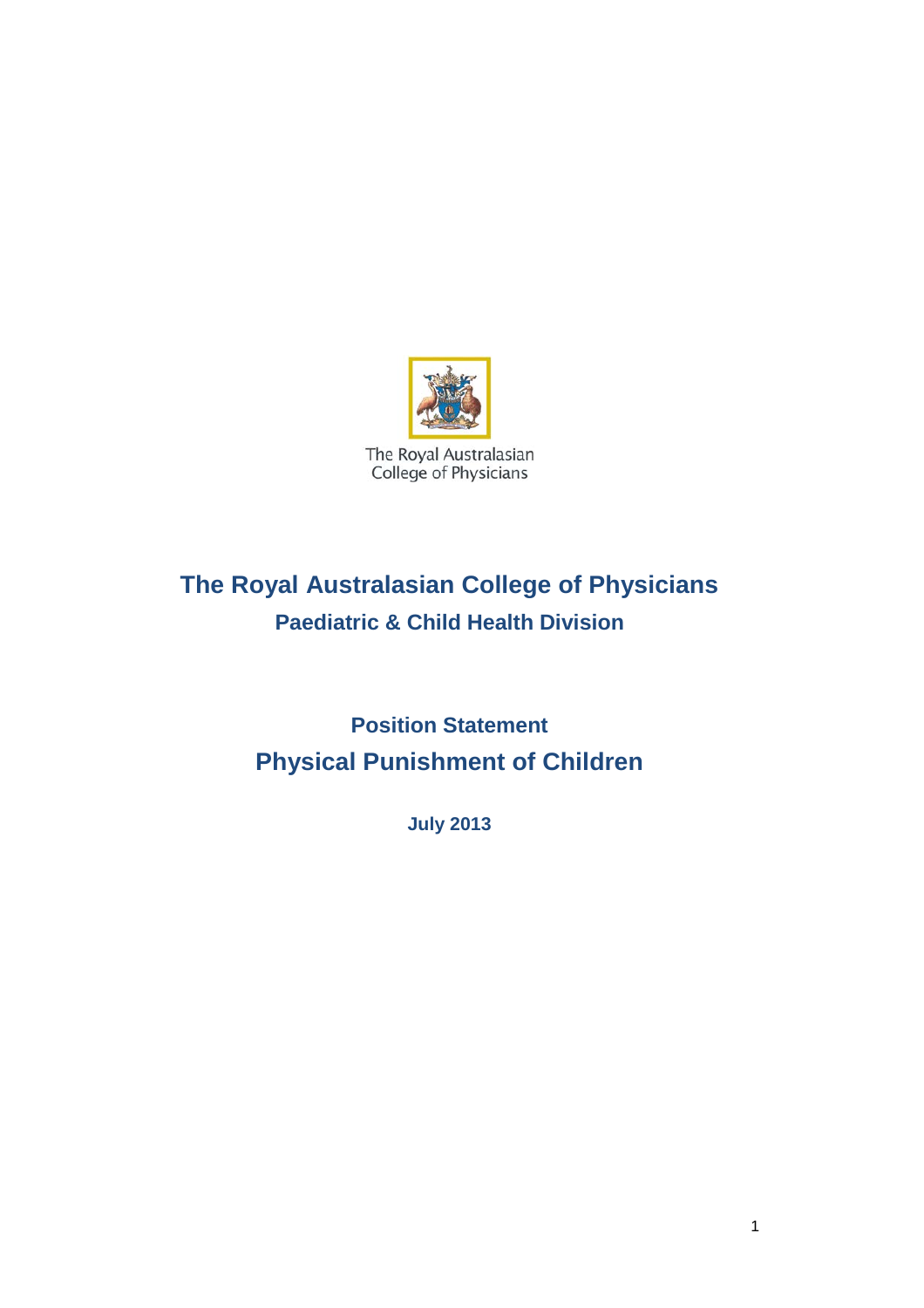# *1. The reason for this Statement*

The Paediatric & Child Health Division of The Royal Australasian College of Physicians (RACP) has developed this position statement for the purpose of protecting children. We recognise that:

- Every child needs discipline. Discipline is an essential part of good parenting.
- While physical punishment (such as hitting or smacking a child) may appear effective in the short term, it can have adverse consequences in the long term for the child's health, particularly their behaviour and emotional wellbeing.
- There are much more effective and positive ways to provide discipline.
- A child the most vulnerable and dependent member of our society is still the only person in Australia whom it is legal to hit.
- The circumstances when physical punishment is likely to be used place a child at risk of an unintended escalation to serious physical assault.

The RACP believes that physical punishment is an outdated practice. It fails to recognise the human rights of the child. The purpose of this paper is to clarify paediatricians' position on physical punishment of children, to contribute to public discussion, and to promote positive non-violent discipline which will provide each Australian child with the best opportunity for future health and well-being.

We consider it important to resolve the inconsistency in Australian law which allows only children to be hit. We acknowledge this may take time to become accepted and instituted but believe the process should be commenced.

"When a big child hits a small child in the playground, we call him a bully; five years later he punches a woman for her handbag and is called a mugger; later still, when he slugs a workmate who insults him, he is called a troublemaker; but when he becomes a father and hits his tiresome, disobedient or disrespectful child, we call him a disciplinarian."<sup>[1](#page-12-0)</sup>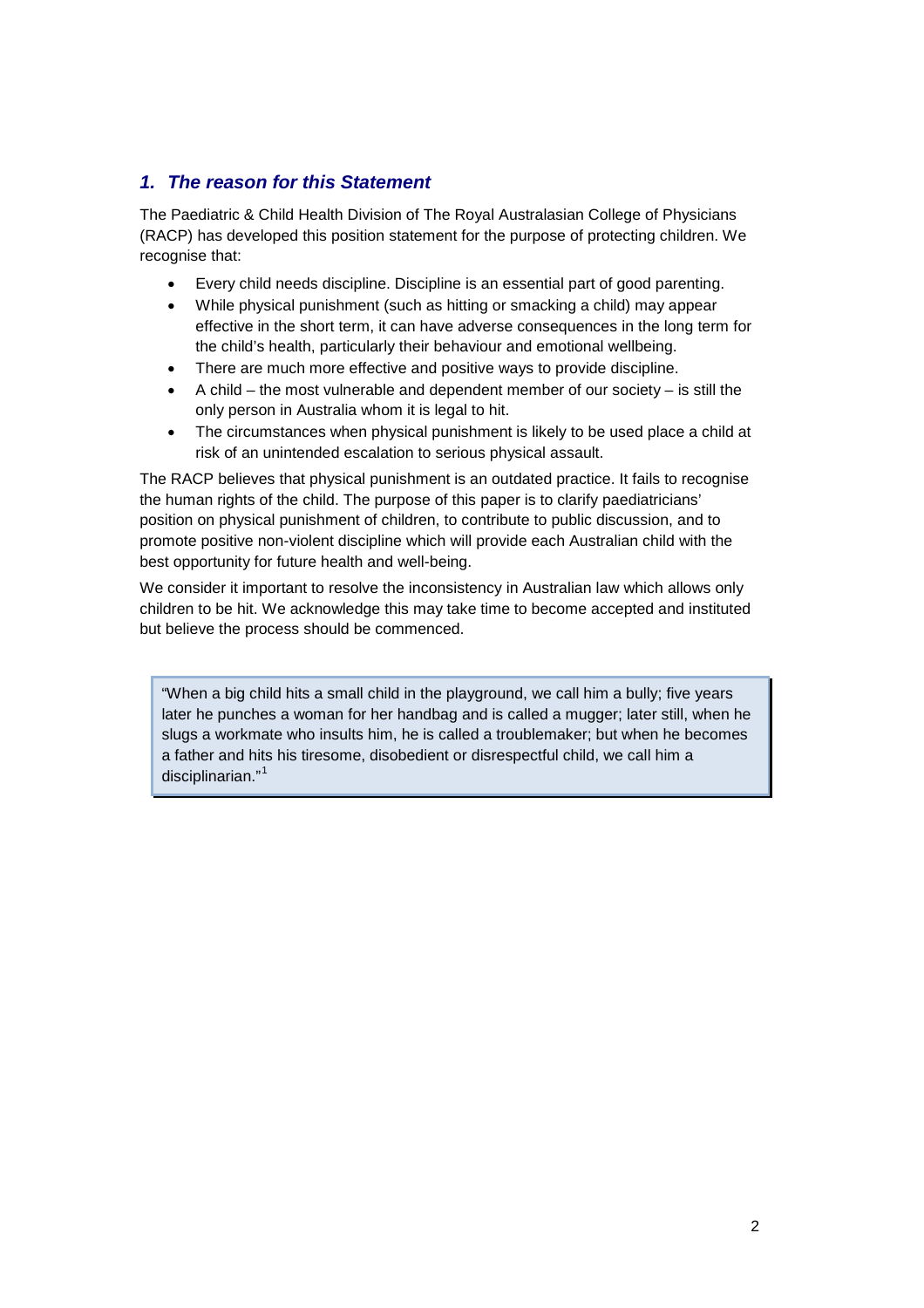# *2. Key points*

- **Every child needs discipline.** Discipline means guiding a child to learn appropriate behaviour. It is a crucial component of good parenting.
- **Physical punishment may be harmful in the long term.** Research shows that a child who experiences physical punishment is more likely

to develop aggressive behaviour and mental health problems as a child and as an adult.

- **Physical punishment is not effective.** Although physical punishment appears effective in the short term, studies have shown that it teaches a child to avoid the behaviour in front of an adult rather than actually stop the behaviour.
- **There are more effective ways to discipline a child.** Effective discipline is grounded in a positive, supporting, loving relationship between the parent(s) and child. It emphasises positive reinforcement rather than physical punishment.
- **Parents want to do the right thing, but require education and support.** Parents may not be aware of the most effective methods of discipline and may benefit from support to learn how to implement them.
- **Health professionals have an important role.** Paediatricians and other health professionals can play an important role in educating parents about effective discipline and supporting them in their use.
- **The law offers inconsistent protection against assault.** A child is the only person in Australia that it is legal to hit.
- **Legal protection of parents who physically punish their child should no longer be accepted.**

Legal protections for adults who physically punish children are inconsistent with the United Nations Convention on the Rights of the Child, to which both Australia and New Zealand are signatories.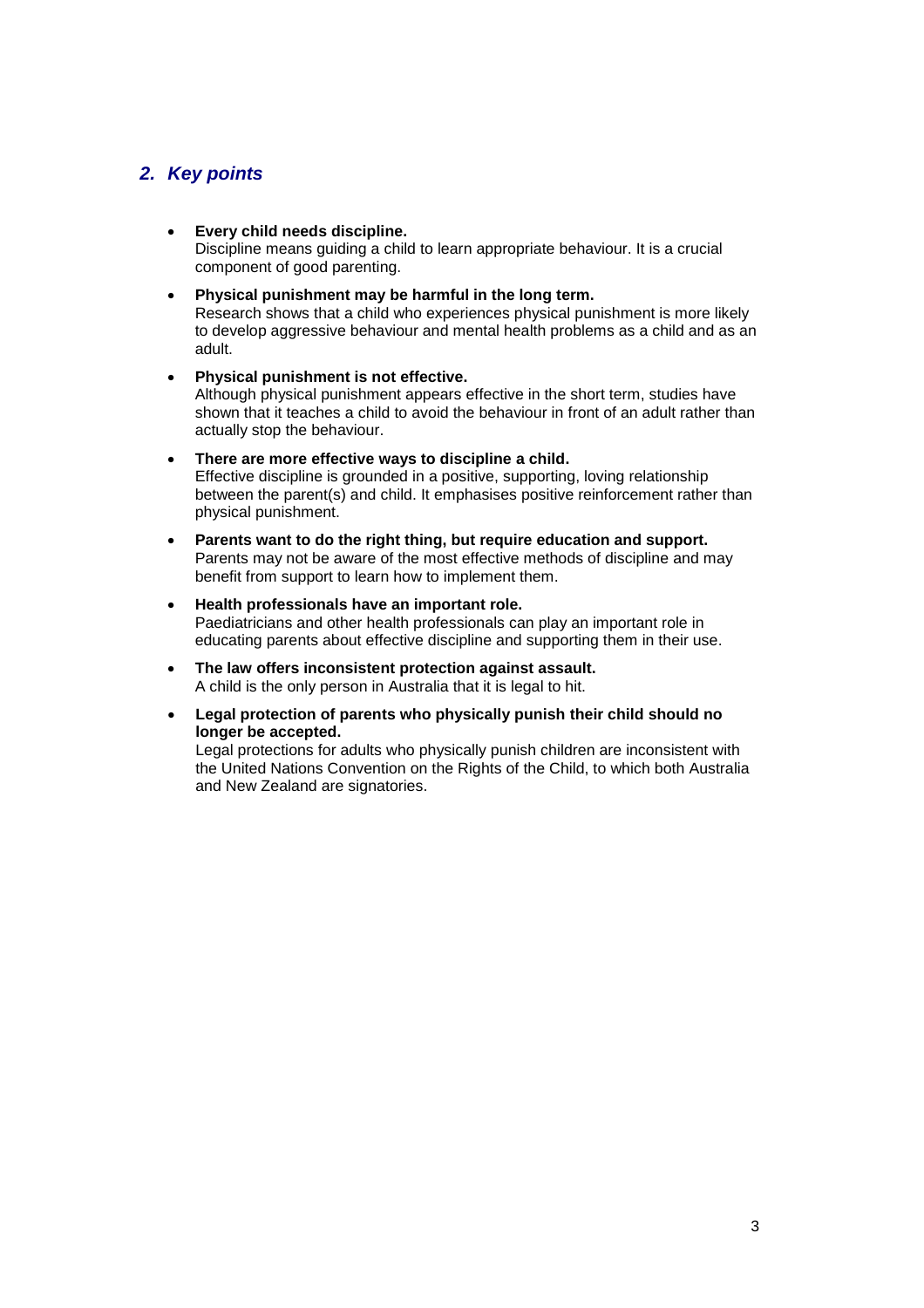# *3. Recommendations*

The RACP believes:

- Children should not be subject to physical punishment.
- Parents should be supported to use more effective, non-violent methods of discipline.
- Communities should help parents to understand better the harmful effects of physical punishment and other violence on children.
- Legal defences in Australia for the use of corporal punishment should be amended and the law clarified to state that all forms of corporal punishment are unlawful, so the law protects children from assault to the same extent that it does all people.

# **Summary of key arguments against physical punishment**

### **Limited efficacy as a method of discipline**

While physical punishment may appear to be an effective means of shaping children's behaviour in the short term, studies have shown that despite the apparent immediate compliance children do not actually learn the desired behaviour. Instead, they learn to avoid the negative behaviour in the presence of the adult. Children tend to learn to behave well in the context of a loving and trusting relationship with parents whose approval is important to them. The use of physical discipline can undermine the quality of a child's relationship with adults.

### **Adverse long-term effects**

Research is increasingly showing that children who receive physical punishment are at increased risk for a range of adverse outcomes both in childhood and as adults, including mental health problems such as depression and anxiety, aggressive or antisocial behaviour, substance use problems, and abuse of their own children or spouse.

### **Punishment and abuse**

A legal difficulty with allowing physical punishment of children is that a line must be drawn along the continuum between discipline and abuse. While various attempts have been made to specify this distinction, they vary across jurisdictions. Many cases of physical abuse are the result of physical punishment that became more severe than intended.

### **Human rights**

The United Nations Convention on the Rights of the Child specifies that states must protect children from all forms of violence, including physical violence. Allowing adults to inflict physical punishment on children is a clear violation of this international convention, to which both Australia and New Zealand are signatories. The UN Committee that monitors countries' implementation of the Convention regularly recommends that Governments amend their laws and ban corporal punishment.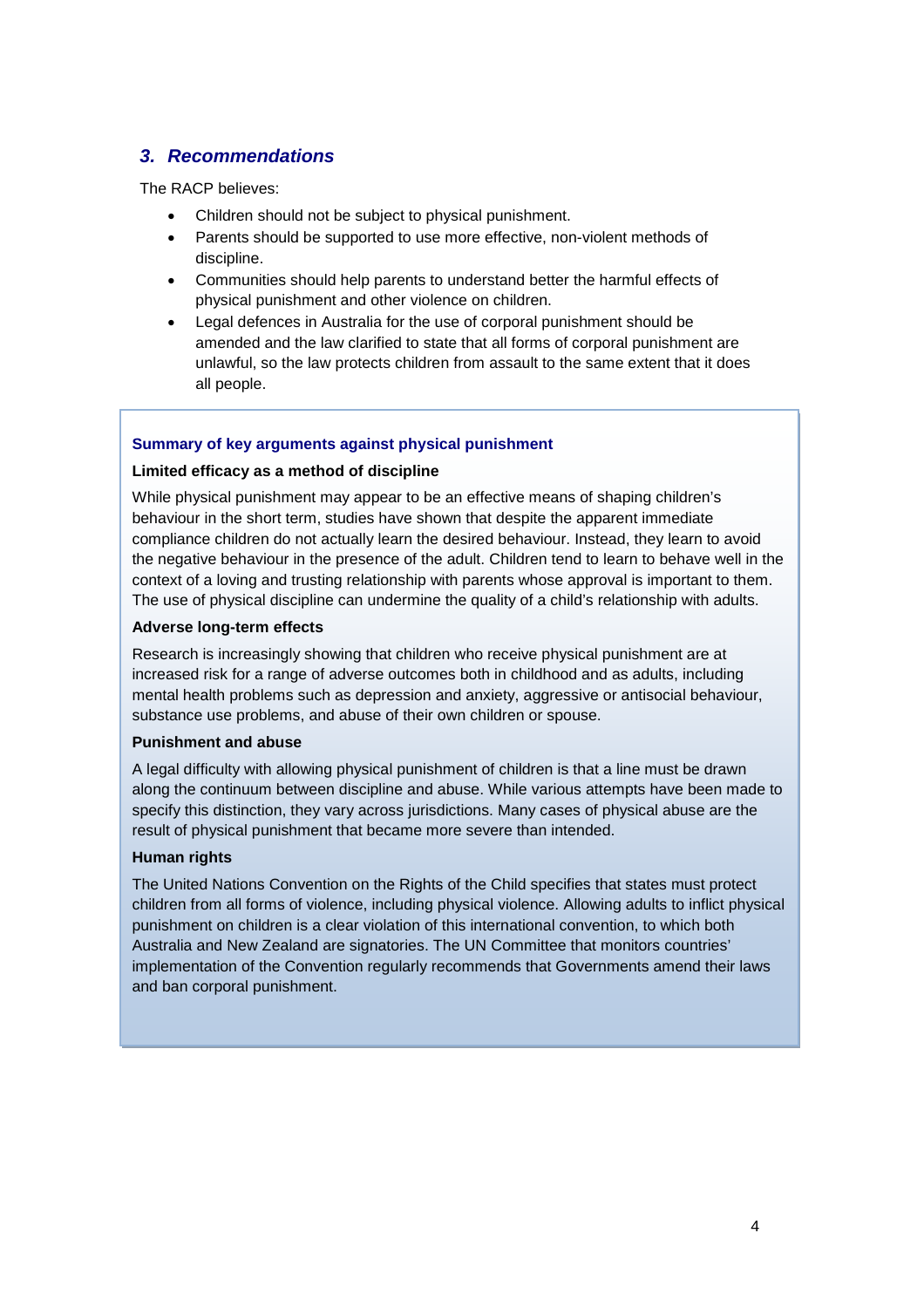# *4. Discipline and Punishment*

#### **4.1 What is physical punishment?**

Physical punishment (or corporal punishment) is defined as the use of physical force towards a child for the purpose of controlling the child's behaviour, and is often used as a punishment. It is inflicted on the child's body with the intention of causing some degree of pain or discomfort, however mild.<sup>[2](#page-13-0)</sup> Physical punishment most commonly consists of hitting children with the hand or with an implement such as a wooden spoon or belt, but may also include kicking, shaking, biting or forcing a child to stay in uncomfortable positions.<sup>[3](#page-13-1)</sup>

#### **4.2 Is punishment the same as discipline?**

Discipline and punishment are not the same thing. The word discipline comes from a Latin word meaning "to guide". Discipline is about guiding a child so that he or she learns appropriate behaviour. Punishment involves a negative experience for the child that occurs after they have done something of which the adult disapproves. Whether or not punishment is effective in the process of disciplining a child is debatable. It is increasingly evident that physical punishment is not an effective way to guide a child's behaviour. It is not safe, ethical or effective (see sections [5](#page-5-0) and [6.1,](#page-7-0) respectively).

#### **4.3 Community attitudes to physical punishment**

Society's views on physical punishment are inconsistent. It is widely acknowledged that it is unacceptable for adults to hit one another, in most cases for teachers and other educators to hit students, to hit people in the criminal justice system, and to hit animals. However many people still consider it acceptable for adults to hit children as a form of discipline. **The only humans it is still legal to hit are the most vulnerable ones: children**.

Community attitudes to physical punishment for children remain divided, although support for the practice is declining. Studies have shown that in Australia, the majority of parents still smack their children.<sup>[4](#page-13-2)</sup> In 2002, 75% of surveyed adults in Australia agreed with the statement that it is sometimes necessary to smack a naughty child, and this decreased to 69% in 2006.<sup>[5](#page-13-3)</sup> In New Zealand, where physical punishment of children became illegal in 2007, there is evidence that both the legal change and the accompanying public dialogue are shifting attitudes. In a 1981 survey, 92% of men and 86% of women agreed it was acceptable for a parent to smack a child. By contrast, in 2008 only 58% of adults agreed it was acceptable for parents to use physical punishment.<sup>[6](#page-13-4)</sup> In 2009 only 9% of caregivers reported that they found smacking an effective form of discipline.<sup>[7](#page-13-5)</sup>

International experience shows that the legal context influences community attitudes to physical punishment of children. In 1979 Sweden was the first country to ban explicitly all forms of corporal punishment of children. Research has shown that since the legislative change was made, public support for physical punishment has declined markedly.<sup>[8](#page-13-6)</sup> The proportion of Swedes who considered physical punishment – even in its mildest form – necessary for child discipline halved between 1965 and 1981, and halved again by 1994. The country has also seen other benefits including increased early identification of children at risk of abuse, and very low rates of mortality associated with child abuse.

#### **4.4 Discipline or abuse?**

Health professionals recognise that it may be difficult to draw the line between discipline and abuse, yet some jurisdictions attempt to maintain a legal distinction. For example Section 61AA (Defence of lawful correction) of the *New South Wales Crimes Act 1900*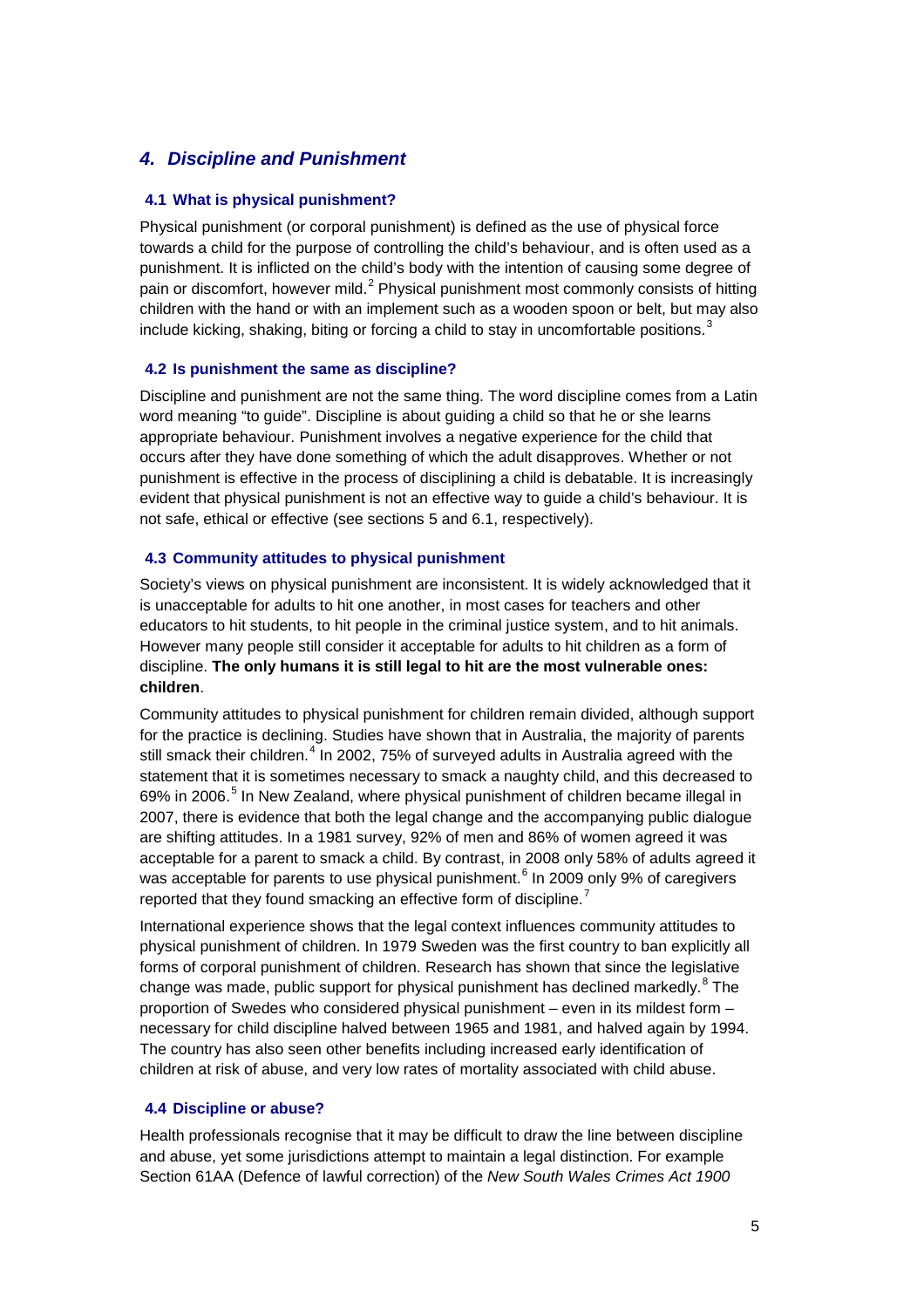(NSW) states that corporal punishment is unreasonable "if the force is applied to any part of the head or neck of a child, or to any other part of the body of the child in such a way as to be likely to cause harm to the child that lasts for more than a short period". In many jurisdictions where physical punishment of children is legal there is no clear legal limit to the degree of harm that can be inflicted on a child.

In 2006 in an oral submission related to New Zealand's Bill to repeal legislation that protects the legal right to use force against children, Dr Dawn Elder FRACP, a paediatrician and senior lecturer, stated that "The majority of cases of child abuse, including fatal child abuse, that we see and assess as child health professionals are the result of physical punishment becoming more severe than was intended." Many cases of child abuse are instances of physical punishment getting out of hand.

Clearly most parents who physically punish their children do not intend to harm them. They may believe that physical punishment is effective, have difficulty managing challenging behaviours or may not have other disciplinary tools at their disposal.<sup>[9](#page-13-7)</sup> A study has found an association between families in which the relationship between the parents is poor or stressed and severe punishment of children.<sup>[10](#page-13-8)</sup> Punishing the child physically may serve as an outlet for the parent's frustration and/or anger. This does not make it an effective way to discipline the child; that is, it does not change their behaviour in the long term.

# <span id="page-5-0"></span>*5. Is Physical Punishment Ethical?*

### **5.1 Human rights context**

In 2006 the United Nations Secretary General's World Report on Violence Against Children stated "No violence against children is justifiable, and all violence against children is preventable…The Study mark[s] an end to justification of violence against children, whether accepted as 'tradition' or disguised as 'discipline"<sup>[11](#page-13-9)</sup>.

The RACP supports a human rights-based approach in relation to identifying and managing the healthcare and other needs of children and young people, especially those who are vulnerable in our community. Children are vulnerable for a number of reasons, not least because they are largely dependent upon adults to be heard in our community.

Australia and New Zealand have both ratified the United Nations' *Convention on the Rights of the Child*. This is a legally binding instrument used as an international framework for applying human rights to children. It specifies explicitly in Article 19 that States must "take all appropriate legislative, administrative, social and educational measures to protect the child from all forms of physical or mental violence, injury or abuse, neglect or negligent treatment, maltreatment or exploitation, including sexual abuse, while in the care of parent(s), legal guardian(s) or any other person who has the care of the child<sup>"[12](#page-13-10)</sup>. This is a clear statement that any kind of violence against children is unacceptable.

Other human rights instruments such as the *Universal Declaration of Human Rights* and the *International Covenant on Civil and Political Rights* enshrine another fundamental principle, that all people are entitled to equal protection of the law without any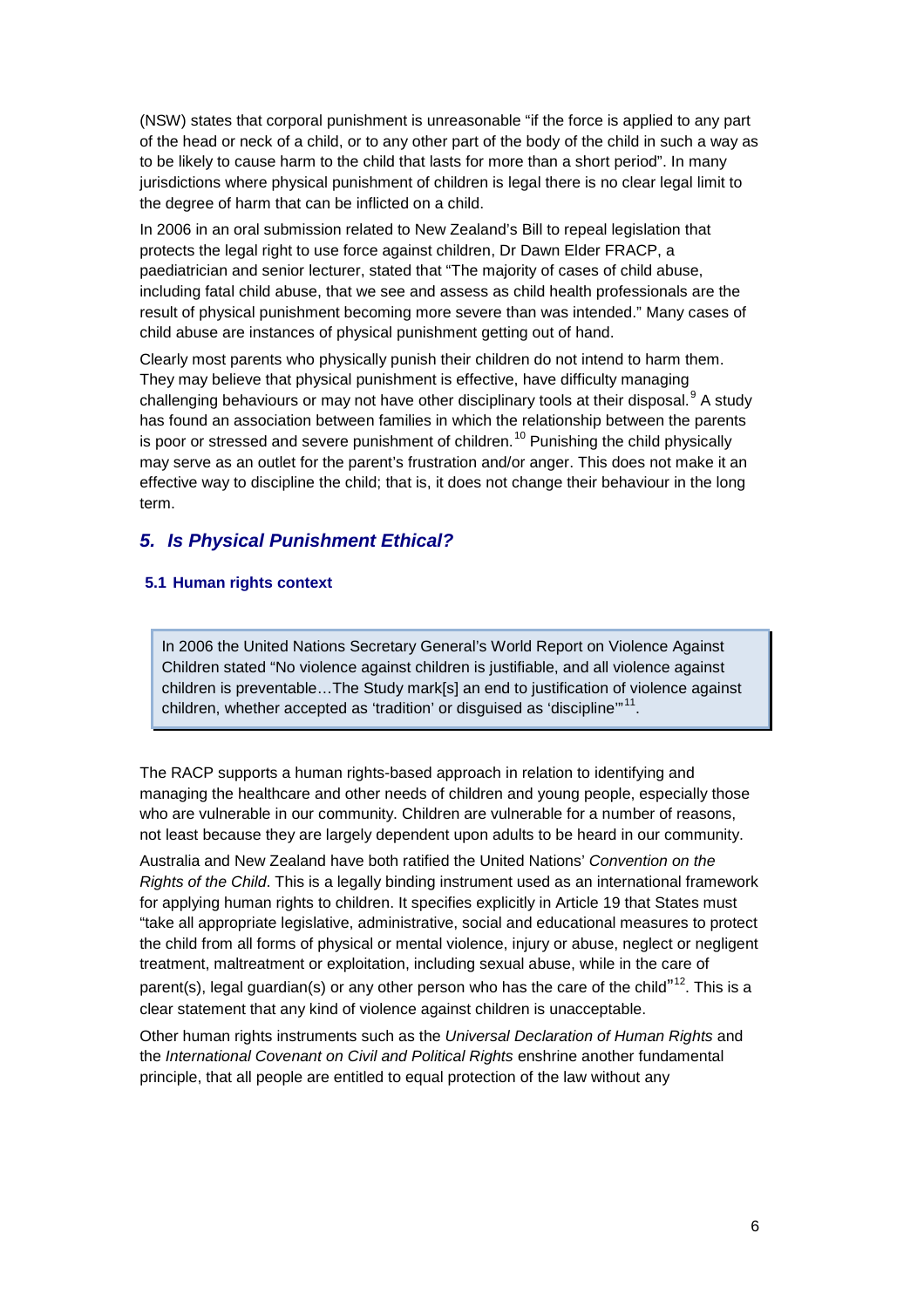discrimination.<sup>[\\*](#page-6-0)</sup> The notion that children who are hit by their parents may not receive equal protection under the law that prevents one person from physically harming another directly contravenes this universal principle of human rights.

### **5.2 Long-term impact of smacking**

Physical punishment sends a message that aggressive behaviour is a solution to conflict.[13](#page-13-11) It is an ineffective way of teaching behavioural control, but can also have serious long-term effects on children's wellbeing. Two studies from 1996 found that children who received physical punishment were more likely later in life to experience problems with anger, to exhibit physical aggression, to experience marital discord, and to have problems with substance use, crime and violence.<sup>[14](#page-13-12) [15](#page-13-13)</sup> A 2002 meta-analysis showed links between physical punishment of children and risk of poor outcomes in childhood, including aggressive and/or antisocial behaviour, mental health problems and physical maltreatment, as well as several adverse outcomes in adulthood such as mental health problems, aggression, criminal or antisocial behaviour, and abuse of own children or spouse.<sup>[16](#page-13-14)</sup>

<span id="page-6-1"></span>More recent studies also uphold the adverse health effects of physical punishment, even in the absence of other risk factors. A 2010 study that looked at the impact of maternal smacking of three-year-olds and subsequent aggressive behaviour at age five controlled for both the child's level of aggression at age three and several other demographic features and potential confounding factors. Children were more likely to be aggressive at age five if they had been smacked at age three.<sup>[17](#page-13-15)</sup> It has also been found that physical punishment of children is more likely to occur in families where there is aggression or violence between the parents.<sup>[18](#page-13-16)</sup>

A 2012 study also found that "harsh physical punishment in the absence of child maltreatment" is associated with mood disorders (such as depression or bipolar disorder), anxiety disorders, substance use problems and personality disorders. Between two per cent and seven per cent of different categories of disorders were estimated to be attributable to harsh physical punishment in childhood.<sup>[19](#page-13-17)</sup>

### **5.3 Historical context**

-

In the past, it was acceptable to hit various groups of people. Women (particularly by their spouse), employees, prisoners, the mentally ill and children in schools or other care settings could all at various times be hit for purposes of controlling their behaviour. It was considered not only acceptable but necessary to use physical punishment to shape the behaviour of all these vulnerable populations. The idea of administering physical punishment to these individuals is now plainly unacceptable – even shocking – to most people. The only exception is children who are hit by their parents.

# *6. Effective discipline for children*

It is undisputed that children need discipline to learn appropriate and socially acceptable behaviour as they grow and develop. They require caring adults to guide them so that they learn the difference between appropriate and inappropriate behaviour, and strategies for regulating their own behaviour. Adults responsible for children's care, particularly parents, require effective techniques for shaping children's behaviour as they grow.

<span id="page-6-0"></span><sup>\*</sup> This principle is specified in Article 7 of the Universal Declaration of Human Rights and Article 26 of the International Covenant on Civil and Political Rights.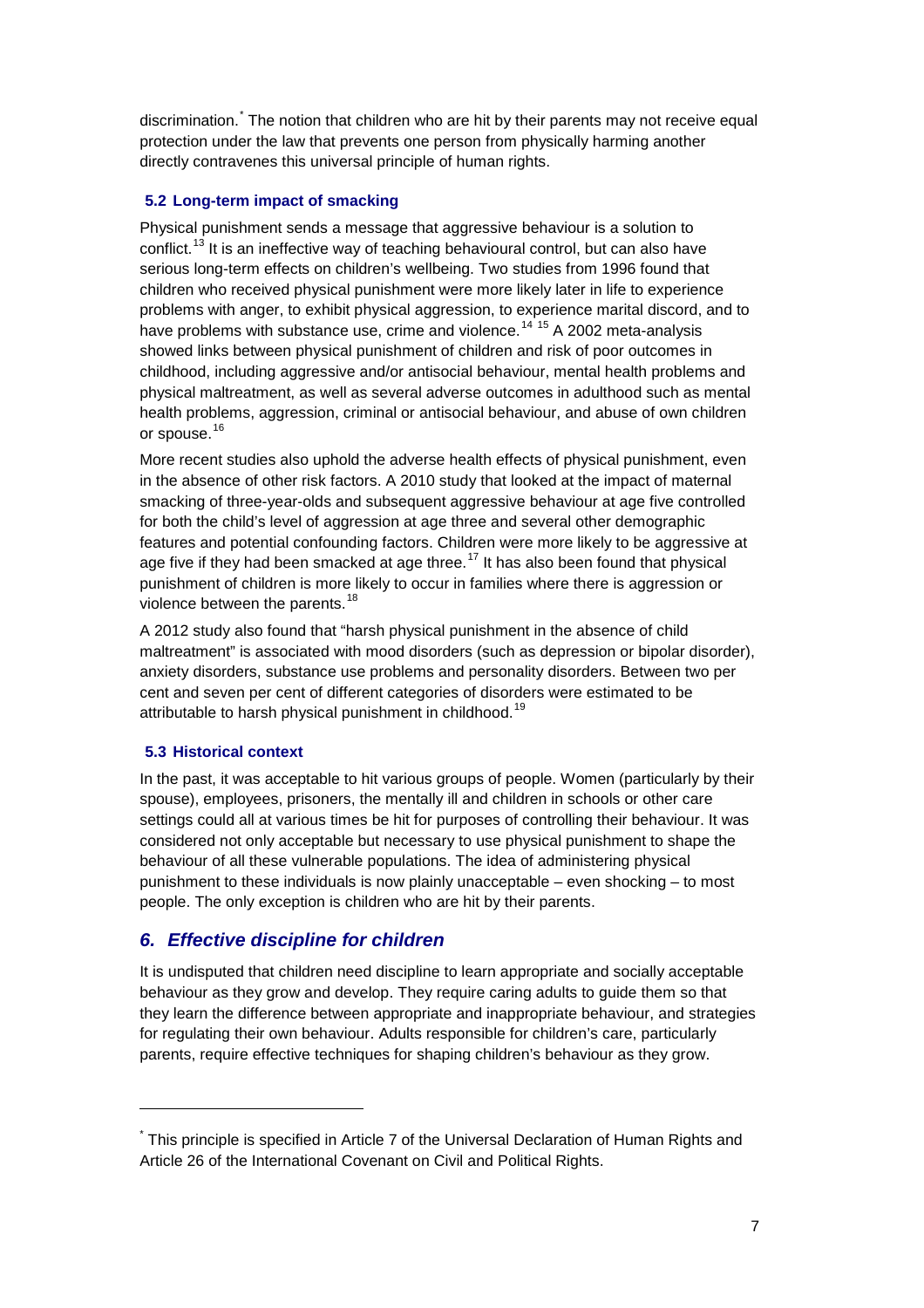However, it is increasingly clear that physical punishment is not an effective long-term strategy for shaping children's behaviour.

### <span id="page-7-0"></span>**6.1 Does physical punishment work?**

Physical punishment appears to be at best no more effective at shaping children's behaviour than more positive forms of discipline,  $^{20}$  $^{20}$  $^{20}$  and at worst far less effective.<sup>[21](#page-13-19)</sup> Proponents of physical punishment may have observed that it may lead to immediate compliance. However, this outcome tends to be short lived, with the child learning to avoid the behaviour in front of the adult, rather than actually changing their behaviour.<sup>[16](#page-6-1)</sup> This short term benefit of the child's immediate compliance is offset by the child's failure to learn self-control and inductive reasoning.<sup>[16](#page-6-1) [22](#page-13-20)</sup>

A systematic review on the short-term and long-term effects of physical punishment concluded that although children are more likely to comply with adults' demands in the short term following physical punishment, they do not actually learn the desired behaviour.<sup>[23](#page-13-21)</sup> The review concluded that repeated and escalating levels of physical punishment may be required to sustain the desired behavioural outcome. Physical punishment also teaches a child that problems can be resolved through physical aggression.<sup>[24](#page-13-22)</sup> It has been found that physical punishment increases the likelihood of disruptive or "bad" behaviour.<sup>[25](#page-13-23)</sup>

Taken in the context of the longer term negative consequences of physical punishment as discussed, these findings clearly show that it is by and large an ineffective strategy for guiding children's behaviour.

### **6.2 Strategies for effective discipline**

It is important to educate parents about the most effective forms of discipline that help to guide children's behaviour. Discipline should be grounded in a positive, supportive, loving relationship between the parent(s) and child, and should focus on positive reinforcement strategies to increase desired behaviours. <sup>[26](#page-13-24)</sup>

Key messages for parents about effective ways to shape their children's behaviour:<sup>[27](#page-13-25)</sup>

- <span id="page-7-1"></span>• Maintain a close, loving and trusting relationship with your child.
- Be clear and consistent in what you expect from your child.
- Keep expectations and limits reasonable, consistent and age appropriate.
- Let the little things go.
- If consequences are used, ensure that they relate logically to the child's behaviour.
- Provide the child with ways of behaving differently in the future.
- When you and/or your child are upset, take time to calm down before you react.
- If you feel out of control, ensure your child is safe and walk away from them until you feel composed.
- Be clear that it is the behaviour of which you disapprove, not the child.
- Respond positively when your child behaves in the desired way. Your pleasure and praise are powerful reinforcers of good behaviour.
- Seek help and support if problems persist.

### **6.3 Support for parents**

Sometimes more support for parents is required for them to be effective as they discipline their child. Long standing habits may not be easy to change, even if parents would prefer alternative methods of managing behaviour. Parenting programs (such as those referenced in section [8\)](#page-9-0) can be useful and cost-effective ways of enhancing parenting skills. There is evidence that group-based parenting programs can both improve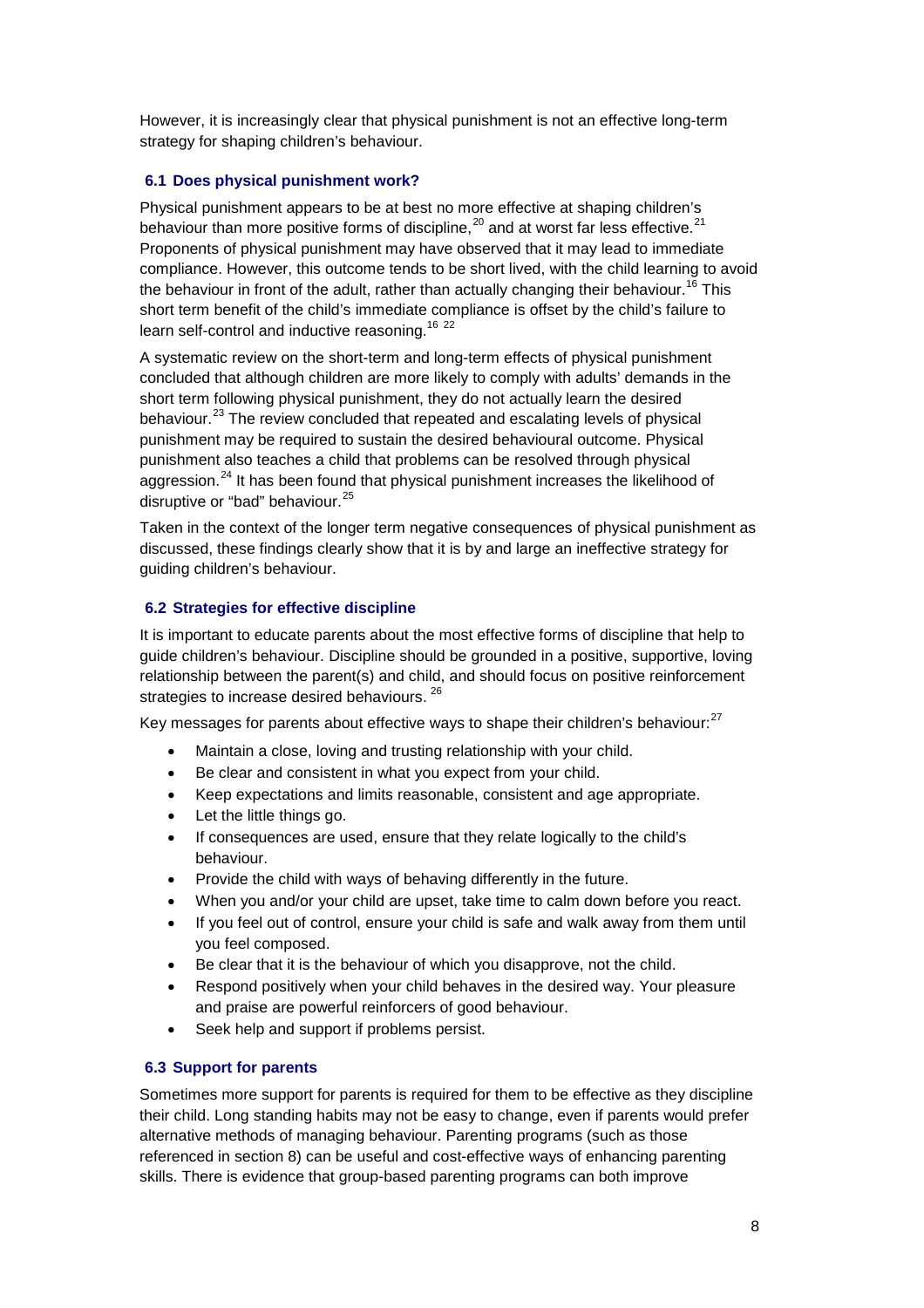emotional and behavioural outcomes for young children $^{28}$  $^{28}$  $^{28}$  and can have a positive impact when there are child conduct problems.<sup>2</sup>

Parents may also experience other stressors that make it more challenging to adopt positive disciplinary strategies. Physical or mental health problems (whether of the parent or child), financial stress, employment difficulty and housing problems are all examples of factors that can compromise a parent's resilience and their ability to maintain a consistent and calm approach to their child's behaviour. When health professionals provide information and guidance to parents struggling with their child/ren's behaviour, they should assess whether there are other areas in which the parent/s require additional support. Addressing other stressors may improve a parent's ability to implement positive disciplinary strategies.

### **6.4 Role of health professionals**

Paediatricians (and other health professionals) can play an important role in educating parents about effective disciplinary strategies for children. Such conversations can be emotionally charged and strongly influenced by the beliefs of both the parents and the paediatrician. It is advantageous if the health professional can identify and respond to particular stressors the family may be experiencing.

A suggested strategy for paediatricians<sup>[26](#page-7-1)</sup> is to make an observation about the child's behaviour during a healthcare visit, and ask the parent(s) about the child's behaviour at home. This may provide an opening for a balanced conversation about difficult behaviours, how they are managed, and – if necessary – how they can be managed more effectively. This can be backed up by distributing appropriate material about positive nonphysical disciplinary strategies available to parents, for example pamphlets and website addresses (see section [8\)](#page-9-0).

Different parents may have very different expectations of children's behaviour. What is considered reasonable behaviour in one family (or even by one parent) may not be acceptable to another. Sensitivity to varying thresholds for behaviour should be taken into account. People from different cultures may also have varying expectations regarding discipline and children's behaviour. This can be discussed with families using culturally sensitive approaches.

Paediatricians and other health professionals also have a role to play in terms of taking a leadership stance on this issue. Health professionals who work with children have a unique perspective on the harms associated with physical punishment of children, and the potential for such practices to escalate. As such they are well placed to bring these issues to public attention, and may be able to take on roles in the media to raise the profile of this issue from a child protection perspective.

Health professionals may partner with other groups who have an interest in achieving change in this area. The range of advocacy groups in this area includes some highly respected organisations that base their work on scientific evidence and the best interests of children. Other groups and individuals may also be appropriate partners with whom to collaborate in order to get the message out that **it is never acceptable to hit a child**.

# *7. Is Physical Punishment Legal?*

### **7.1 International context**

Globally, more countries are establishing legislation that prevents legal defence of assault of children by parents as part of discipline, with increasing numbers of countries reviewing their legislation in this area. Thirty-three countries have prohibited physical punishment of children by parents, and two more have declared it to be unlawful but have not yet amended legislation.<sup>[30](#page-13-28)</sup>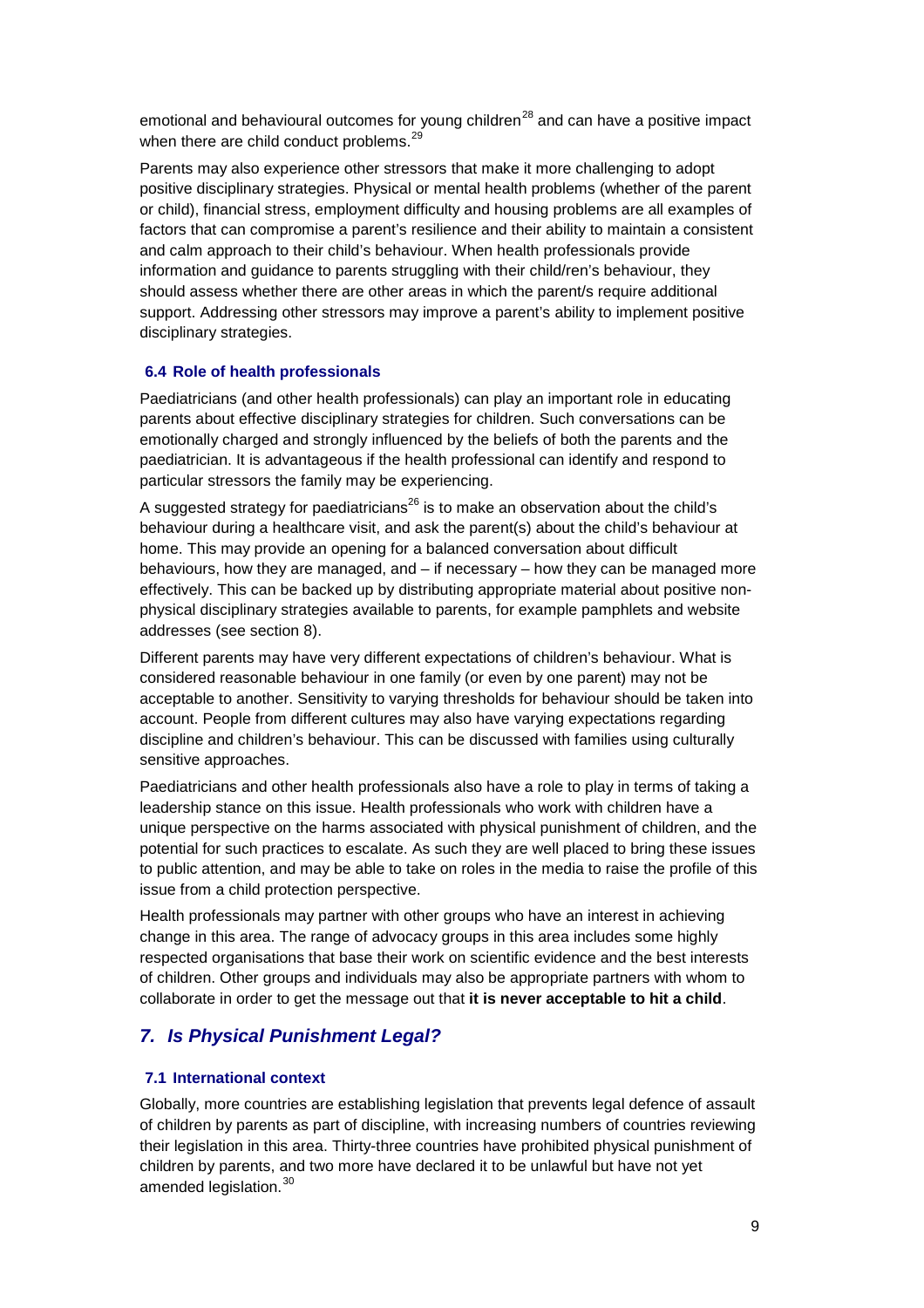### **7.2 Australian situation**

Most Australian states and territories have now banned physical punishment in both government and non-government schools.[\\*](#page-9-1) However, it remains lawful for parents in all jurisdictions to use physical punishment for children. In many jurisdictions this right is stated explicitly, often using the term "reasonable" to describe the level of force or chastisement that is permitted.

The Tasmania Law Reform Institute in 2002 published a legal review<sup>[31](#page-13-29)</sup> initiated by the then Commissioner for Children based on inconsistencies around the legality of parents physically punishing their children. In particular, they note that physical punishment of children in schools, juvenile detention centres, foster care and childcare is prohibited. Further, under the civil law a child (like any other person) can sue any person who physically harms them. However, under the current law a parent would have a legal defence if they claim they were using reasonable force for purposes of correction.

Other Australian states are also reviewing their legislation around physical punishment of children. There have been campaigns by non-government organisations opposed to the legality of physical punishment in Australia.

### **7.3 New Zealand Situation**

<span id="page-9-0"></span>-

In New Zealand, the Crimes (Substituted Section 59) Amendment Act 2007 removed the defence of "reasonable force" for parents being prosecuted for assault of their children. The Bill leading to the amendment was debated intensely preceding its passing.

There is evidence that the law, and the public debate that preceded it, may be leading to fewer people in New Zealand being willing to accept physical punishment of children. A survey commissioned by the Children's Commissioner in 2008 found that attitudes are changing over time with fewer people believing that physical punishment is an effective and acceptable form of discipline.<sup>[32](#page-13-30)</sup> A survey conducted in 2012 found that 63 per cent of parents surveyed said they have never, or only rarely, smacked their child since the law change.<sup>[33](#page-13-31)</sup>

In New Zealand the legislation includes a provision for discretion with respect to prosecution of parents who physically punish their children. The 2007 law allowed police to use their discretion not to prosecute parents who physically punish their children, if they consider that the assault is trivial. Police monitoring of their implementation of the law indicates that very few cases of minor "smacking" are prosecuted. Where parents do come to the attention of police, they are increasingly being referred to other agencies for information and support in regard to managing their children.<sup>[34](#page-13-32)</sup> This is clearly a beneficial outcome for the child and their parents.

<span id="page-9-1"></span><sup>\*</sup> The exceptions are Western Australia and Queensland, in which regulations banning corporal punishment do not extend to non-government schools, and the Northern Territory, where corporal punishment remains lawful except where parents expressly withhold their consent for such forms of punishment.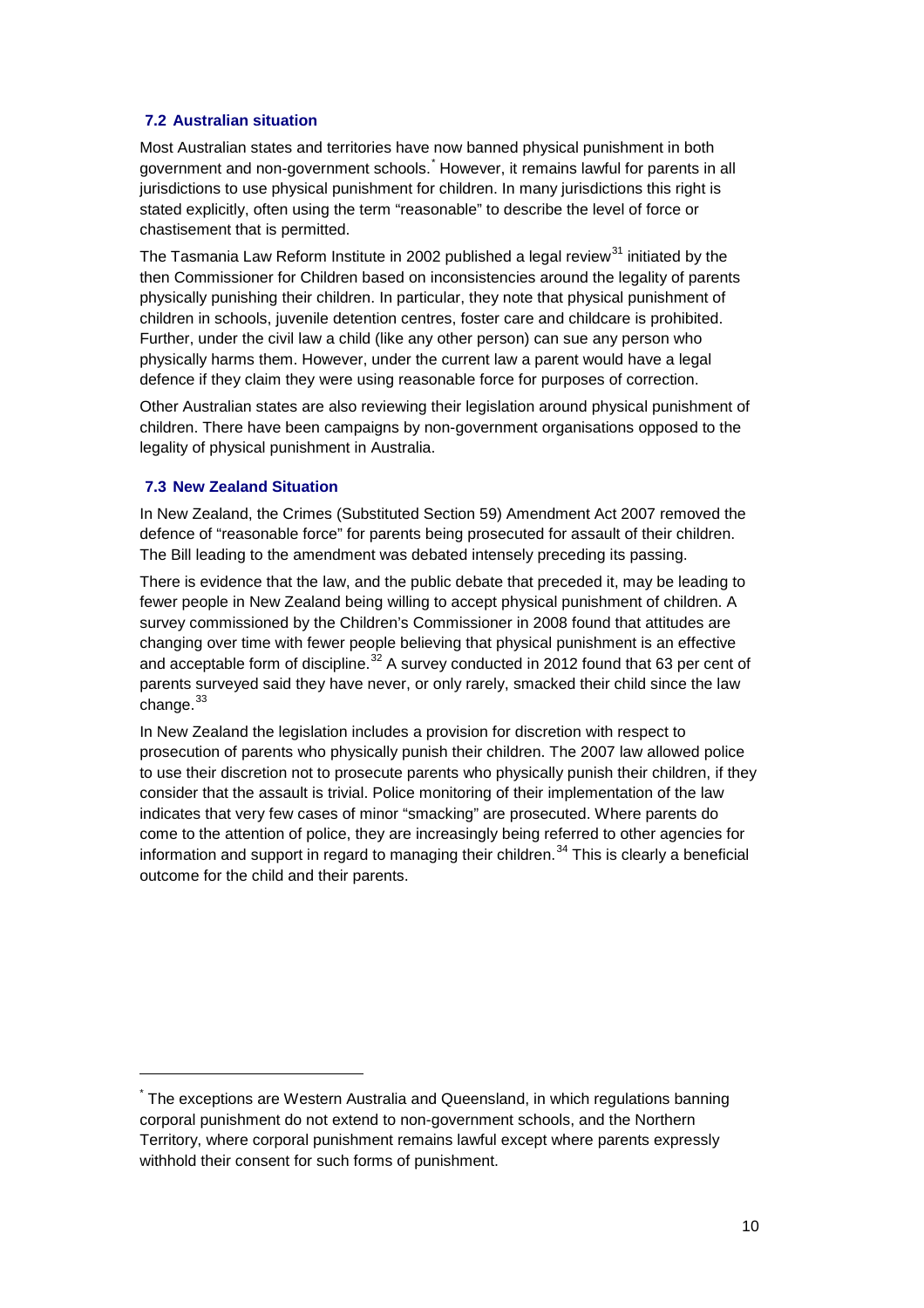# *8. Resources*

### **Positive discipline strategies**

- *Alternatives to Smacking* from NAPCAN (National Association for Prevention of Child Abuse and Neglect), available at <http://www.napcan.org.au/images/uploads/pdf/b3391sjuqaog4kc.pdf> Accessed 10 August, 2012
- *Strategies with Kids – Information for Parents (SKIP)* is an organisation in New Zealand that supports positive parenting approaches and managing children's behaviour as part of a loving, nurturing relationship. They partner with other organisations and also provide resources for parents on their website <http://www.skip.org.nz/> Accessed 28 August, 2012
- *Choose to Hug: Information and suggestions for parents* from the NZ Office of the Children's Commissioner, available at [http://www.occ.org.nz/\\_\\_data/assets/pdf\\_file/0006/3759/OCC\\_Choose\\_to\\_Hug.pd](http://www.occ.org.nz/__data/assets/pdf_file/0006/3759/OCC_Choose_to_Hug.pdf) [f](http://www.occ.org.nz/__data/assets/pdf_file/0006/3759/OCC_Choose_to_Hug.pdf)
	- Accessed 10 August, 2012
- *Children are Unbeatable: Seven very good reasons not to hit children* from the New Zealand Office of the Children's Commissioner and UNICEF New Zealand, available at [http://www.unicef.org.nz/store/doc/children\\_are\\_unbeatable.pdf](http://www.unicef.org.nz/store/doc/children_are_unbeatable.pdf) Accessed 10 August, 2012

### **Parenting support**

- *Triple P Positive Parenting Program* is an evidence-based program for parents of children aged three to eight years old. More information at [www.triplep.net](http://www.triplep.net/) Accessed 17 August, 2012
- Australian parenting website *raising children network* was established by a partnership of Australia's leading early childhood agencies and provides parenting advice, information and support: http://raisingchildren.net.au/ Accessed 4 September, 2012
- *The Incredible Years* are evidence-based programs for reducing children's aggression and behavioural problems. It has been trialled extensively in the UK and is now in use in some parts of Australia:<http://www.incredibleyears.com/> Accessed 4 September, 2012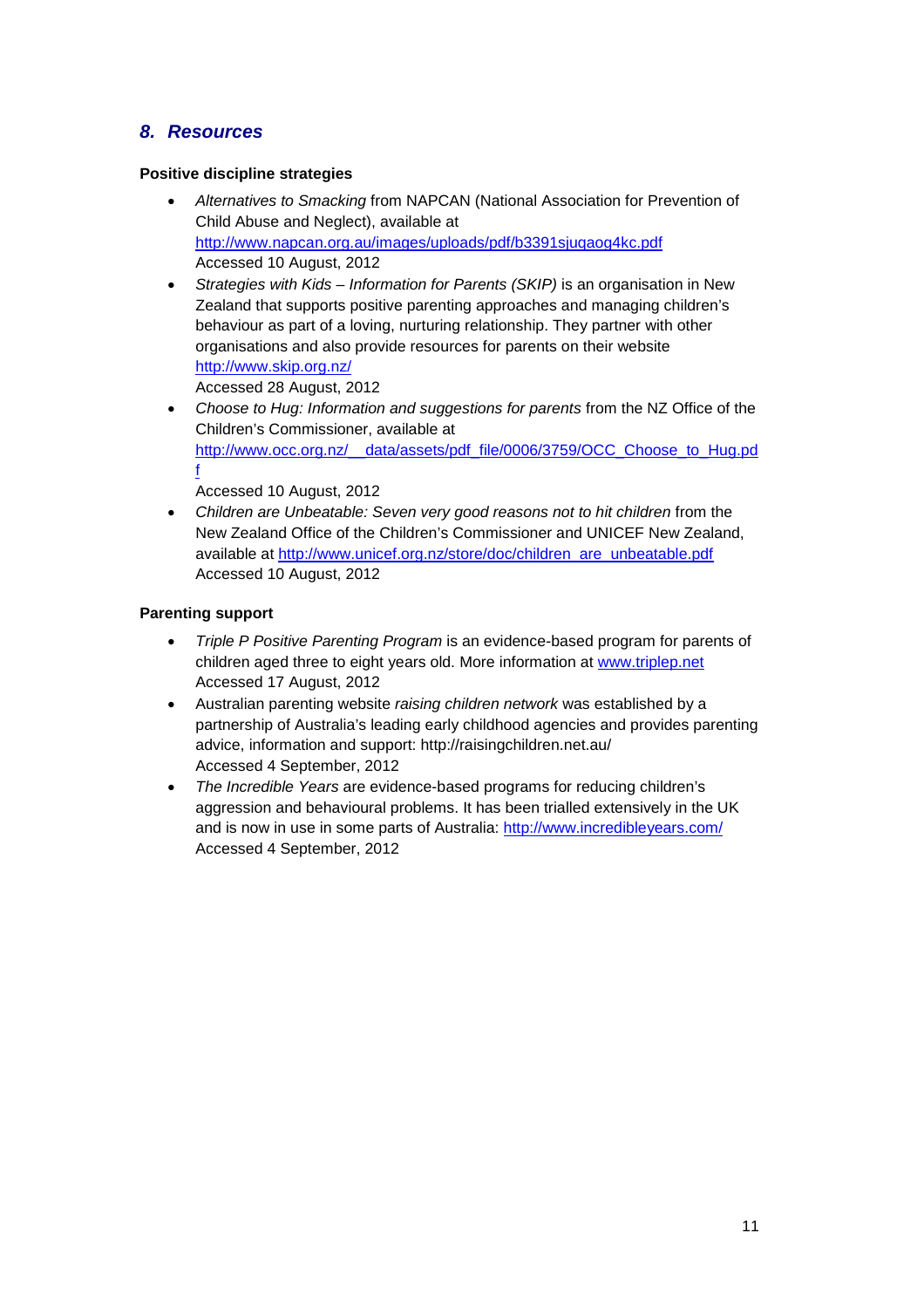# *9. Acknowledgements*

The Royal Australasian College of Physicians and the Paediatric & Child Health Division would like to acknowledge the following people who contributed to the development of this policy document:

### **Working Group**

Dr Jacqueline Small, FRACP (Chair) Dr Gervase Chaney, FRACP A/Prof Susan Moloney, FRACP Prof Kim Oates AM, FRACP A/Prof Richard Roylance, FRACP Ms Beth Wood Dr Lisa Dive, RACP Senior Policy Officer

The members of the Division Policy & Advocacy Committee have supported the development of this policy.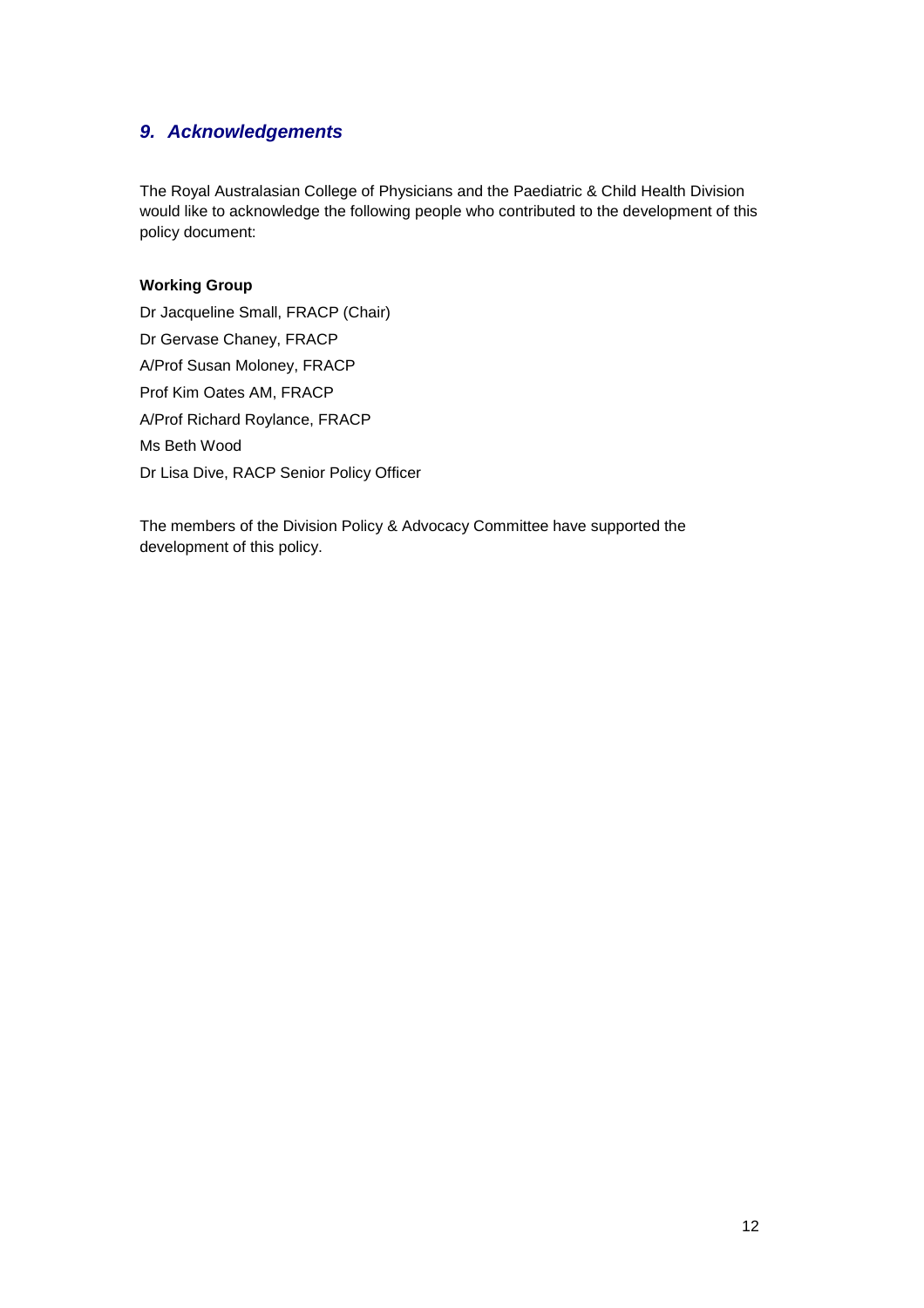# *10.References*

1

<sup>4</sup> Giles-Sims J, Straus M & Sugarman DB. Child, maternal and family characteristics associated with corporal punishment. *Family Relations* 1995; 44:170-177.

<sup>5</sup> Tucci J, Mitchell J & Goddard C. *Crossing the Line: Making the case for changing Australian laws about the physical punishment of children*. Ringwood, Victoria: Australian Childhood Foundation; 2006.

<sup>6</sup> Children's Commissioner. Omnibus Survey Report. One Year On: Public Attitudes and New Zealand's Child Discipline Law. 2008.Available at

http://www.occ.org.nz/\_\_data/assets/pdf\_file/0008/5669/OCC\_UMR-<br>Research\_141108.pdf Accessed 28 August, 2012

Lawrence J & Smith AB. Discipline in Context: families' disciplinary practices for children aged under five. Families Commission. Wellington; 2009.

<http://www.nzfamilies.org.nz/sites/default/files/downloads/discipline-in-context.pdf> Accessed

<sup>8</sup> Durrant JE. Evaluating the Success of Sweden's Corporal Punishment Ban. *Child Abuse & Neglect* 1999; 23(5): 435-448.

 $9$  Leach P. The physical punishment of children: some input from recent research. London, National Society for the Prevention of Cruelty to Children, Policy Practice Research Series: 1999.

<sup>10</sup> Nobes G & Smith MA. Physical punishment of children in two-parent families. *Clinical Child Psychology and Psychiatry* 1997; 2:271-281.

<sup>11</sup> Pinheiro PS. *World Report on Violence Against Children*. Geneva, Switzerland: United Nations; 2006.

12 United Nations (1989) Convention on the Rights of the Child, Accessed 27 Nov, 2012: http://www2.ohchr.org/english/law/crc.htm

Oates K. Physical punishment of children: Can we continue to accept the status quo? *Journal of Paediatrics and Child Health* 2010; 47:505-507.

<sup>14</sup> Straus MA. Spanking and the making of a violent society. *Pediatrics* 1996; 98(4):837- 842.

 $15$  Cohen P. How can generative theories of the effects of punishment be tested?" *Pediatrics* 1996; 98(4):834-836.

 $16$  Gershoff ET. Corporal punishment by parents and associated child behaviors and experiences: a meta-analytic and theoretical review. *Psychological Bulletin* 2002; 128(4):539-579.

<sup>17</sup> Taylor CA, Manganello, JA, Lee, SJ & Rice, JC. Mothers' Spanking of 3-Year-Old Children and Subsequent Risk of Children's Aggressive Behavior. *Pediatrics* 2010; 125;e1057.

<sup>18</sup> Taylor CA, Lee SJ, Guterman NB, Rice JC. Use of spanking in three-year-old children and associated intimate partner aggression or violence. *Pediatrics* 2010; 126:415-424.

<sup>19</sup> Afifi TO, Mota NP, Dasiewicz P, MacMillan HL & Sareen J. Physical Punishment and Mental Disorders: Results from a Nationally Representative US Sample. *Pediatrics* 2012; 130(2): 1-9.

<sup>20</sup> Roberts MW, Powers SW, Adjusting chair time-out enforcement procedures for oppositional children. *Behavior Therapy* 1990; 21:257–271.

<sup>21</sup> Eron LD. Research and public policy. *Pediatrics* 1996; 98:821–823.

<span id="page-12-0"></span><sup>1</sup> Leach P. *Children First*. London: Penguin; 1994.

<sup>2</sup> Cashmore J & de Haas N. *Legal and Social Aspects of the Physical Punishment of Children*. Canberra: Department of Human Services and Health, 1995.

<sup>3</sup> United Nations Committee on the Rights of the Child. *Convention on the Rights of the Child. General comment no. 8*. Geneva: General Assembly of the United Nations, 2006.